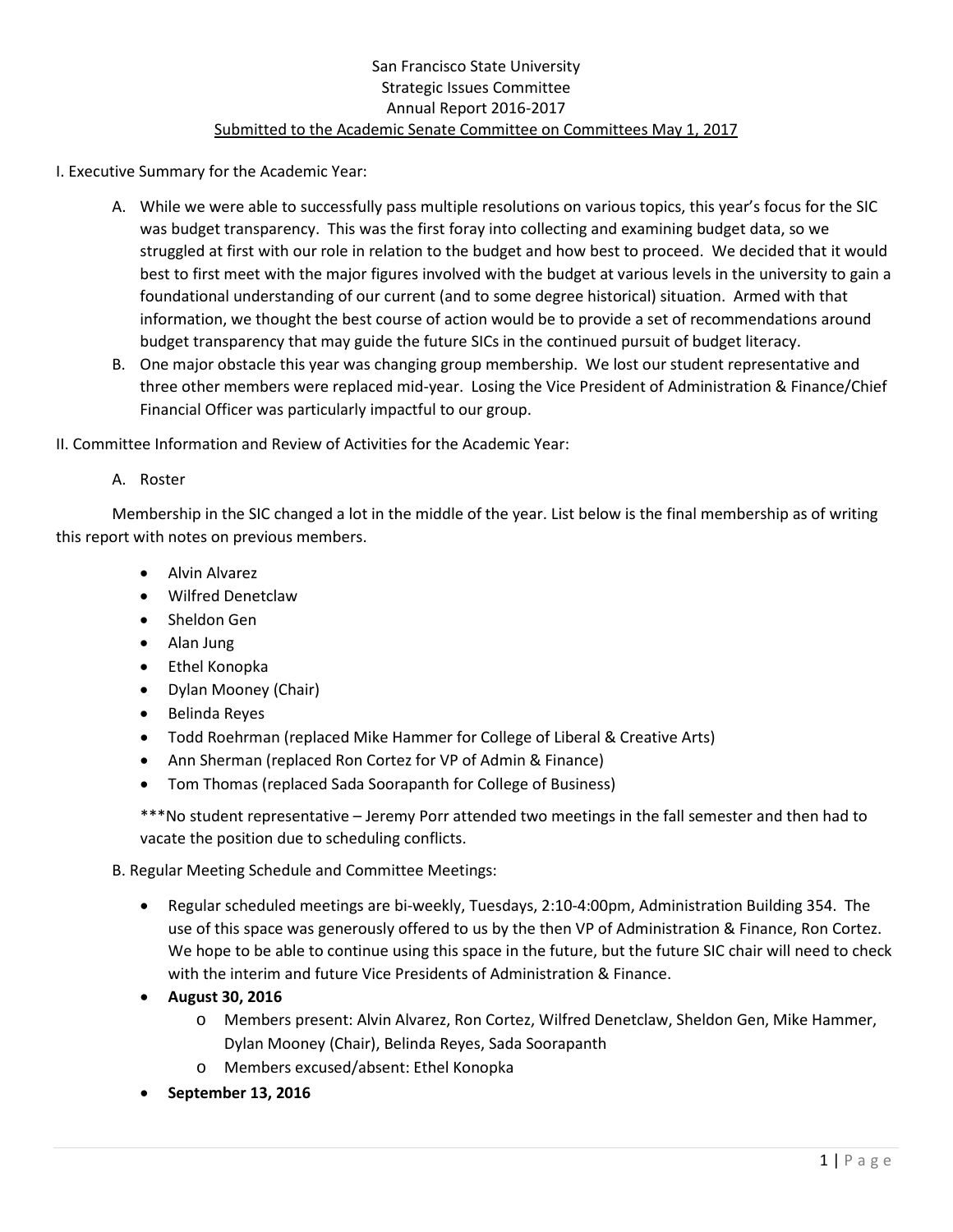- o Members present: Alvin Alvarez, Ron Cortez, Wilfred Denetclaw, Sheldon Gen, Mike Hammer, Ethel Konopka, Dylan Mooney (Chair), Belinda Reyes, Sada Soorapanth
- o Members excused/absent: None

# • **September 27, 2016**

- o Members present: Alvin Alvarez, Wilfred Denetclaw, Brian Fahnestock (designated by Ron Cortez), Sheldon Gen, Mike Hammer, Alan Jung, Ethel Konopka, Dylan Mooney (Chair), Sada Soorapanth
- o Members excused/absent: Belinda Reyes
- **October 11, 2016**
	- o Members present: Alvin Alvarez, Wilfred Denetclaw, Brian Fahnestock (designated by Ron Cortez), Sheldon Gen, Mike Hammer, Alan Jung, Dylan Mooney (Chair), Jeremy Porr, Belinda Reyes, Sada Soorapanth
	- o Members excused/absent: Ethel Konopka
	- o Guest: Jennifer Summit, Interim Provost & Vice President of Academic Affairs
- **October 25, 2016**
	- o Members present: Alvin Alvarez, Ron Cortez, Wilfred Denetclaw, Sheldon Gen, Mike Hammer, Alan Jung, Ethel Konopka, Dylan Mooney (Chair), Jeremy Porr, Belinda Reyes, Sada Soorapanth
	- o Members excused/absent: None
	- o Guest: Robert Nava, Vice President of University Advancement
- **November 08, 2016**
	- o Members present: Ron Cortez, Wilfred Denetclaw, Sheldon Gen, Mike Hammer, Ethel Konopka, Dylan Mooney (Chair), Belinda Reyes, Sada Soorapanth
	- o Members excused/absent: Alvin Alvarez, Alan Jung, Jeremy Porr
	- o Guests: Ernita Joaquin, Caroline Johansson, Florence Tu
- **November 29, 2018**
	- o Members present: Alvin Alvarez, Ron Cortez, Sheldon Gen, Mike Hammer, Alan Jung, Dylan Mooney (Chair), Belinda Reyes, Sada Soorapanth
	- o Members excused/absent: Wilfred Denetclaw, Ethel Konopka, Jeremy Porr
- **January 31, 2017**
	- o Members present: Alvin Alvarez, Ron Cortez, Sheldon Gen, Alan Jung, Ethel Konopka, Dylan Mooney (Chair), Belinda Reyes, Todd Roehrman, Tom Thomas
	- o Members excused/absent: Wilfred Denetclaw
	- o Guests: Ruth Cortez, Sesar Morfin, David Ott, Dylan Reynolds
- **February 14, 2017**
	- o Members present: Alvin Alvarez, Wilfred Denetclaw, Sheldon Gen, Alan Jung, Ethel Konopka, Dylan Mooney (Chair), Sesar Morfin (designated by Ann Sherman), Belinda Reyes, Todd Roehrman
	- o Members excused/absent: None
- **February 28, 2017**
	- o Members present: Wilfred Denetclaw, Sheldon Gen, Alan Jung, Ethel Konopka, Dylan Mooney (Chair), Todd Roehrman, Tom Thomas
	- o Members excused/absent: Alvin Alvarez, Belinda Reyes, Ann Sherman
- **March 14, 2017**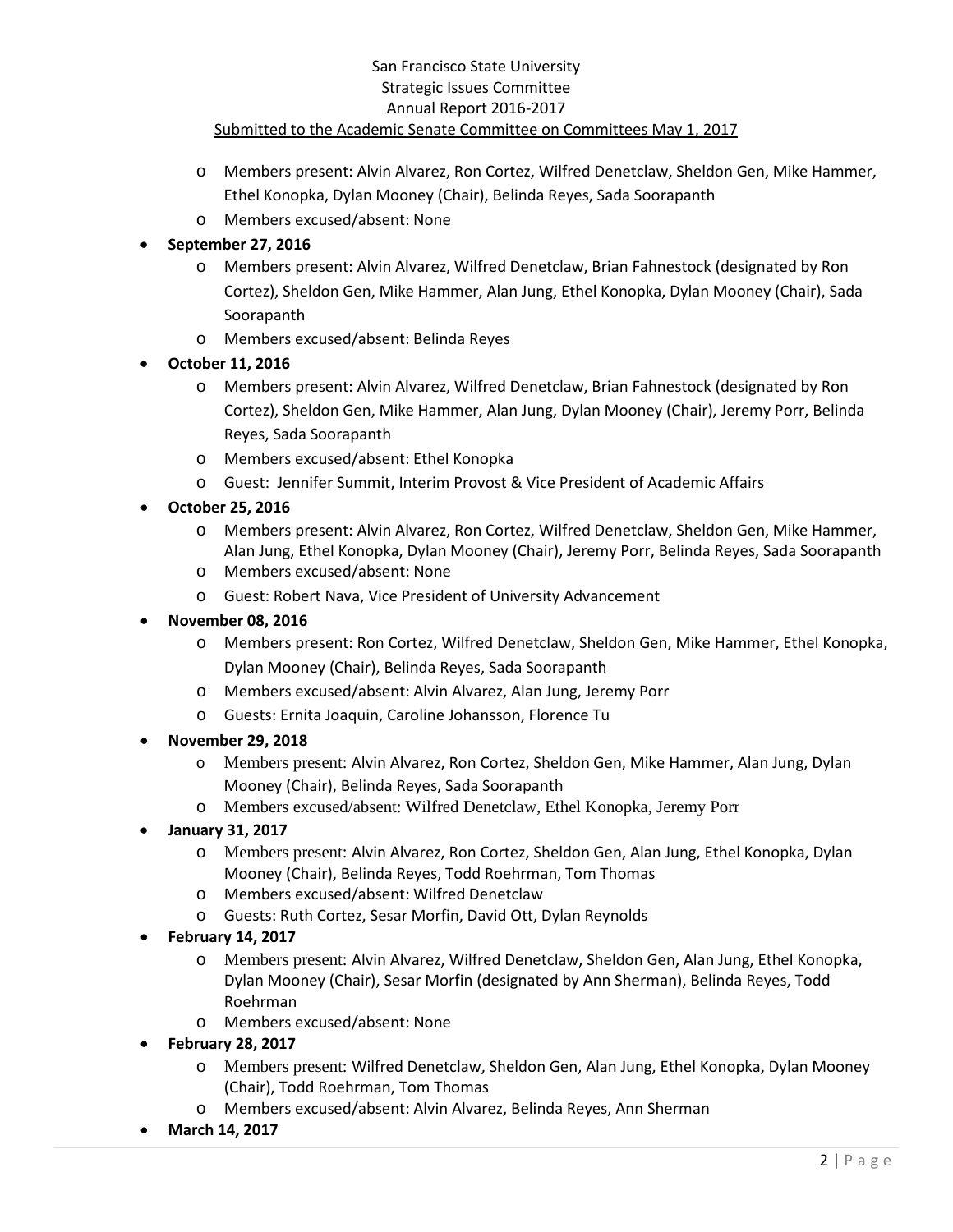- o Members present: Alvin Alvarez, Wilfred Denetclaw, Alan Jung, Ethel Konopka, Dylan Mooney (Chair), Ann Sherman, Tom Thomas
- o Members excused/absent: Sheldon Gen, Belinda Reyes, Todd Roehrman
- **March 28, 2017**
	- o Members present: Alvin Alvarez, Wilfred Denetclaw, Sheldon Gen, Alan Jung, Ethel Konopka, Dylan Mooney (Chair), Belinda Reyes, Todd Roehrman, Tom Thomas
	- o Members excused/absent: Ann Sherman
- **April 11, 2017** 
	- o Members present: Alvin Alvarez, Wilfred Denetclaw, Sheldon Gen, Alan Jung, Ethel Konopka, Dylan Mooney (Chair), Tom Thomas
	- o Members excused/absent: Belinda Reyes, Ann Sherman, Todd Roehrman
- **April 25, 2017**
	- o Members present: Alvin Alvarez, Wilfred Denetclaw, Sheldon Gen, Alan Jung, Ethel Konopka, Dylan Mooney (Chair), Belinda Reyes, Tom Thomas
	- o Members excused/absent: Todd Roehrman, Ann Sherman
- C. Action Items
	- Revised the Strategic Issues Committee charge.
		- o Amended the language in the first sentence of the charge.
		- o Updated the membership of the committee.
	- Completed Resolutions
		- o Resolution in Support of CSU Academic Senate Resolution AS-3267-16/FGA and CA PROP 55 (RF16-352)
		- o Resolution in Support of a Staff Emerita/Emeritus Program (RF16-354)
		- o Resolution Opposing ASCSU Resolution 3244-16/APEP (RF16-355)
- III. Committee Recommendations for the upcoming Academic Year:

A. Re: Committee Charge:

- The committee charge was updated this year and should be reviewed annually. However, it is recommended that the voting rights and membership should be revisited annually to ensure that the committee is comfortable with the balance of students, faculty, staff, administrative membership and voting privileges.
- B. Re: Committee Membership:
	- The membership of the committee was updated this year to include a representative from each college, a staff member, the Associate Vice President of Academic Resources (Ex Officio), and the Vice President of Administration & Finance/Chief Financial Officer (Ex Officio). The membership of the committee should be reviewed annually, especially in light of future campus re-organization.
	- The committee recommends that future membership include someone with marketing or communications expertise.
- C. To the Senate: